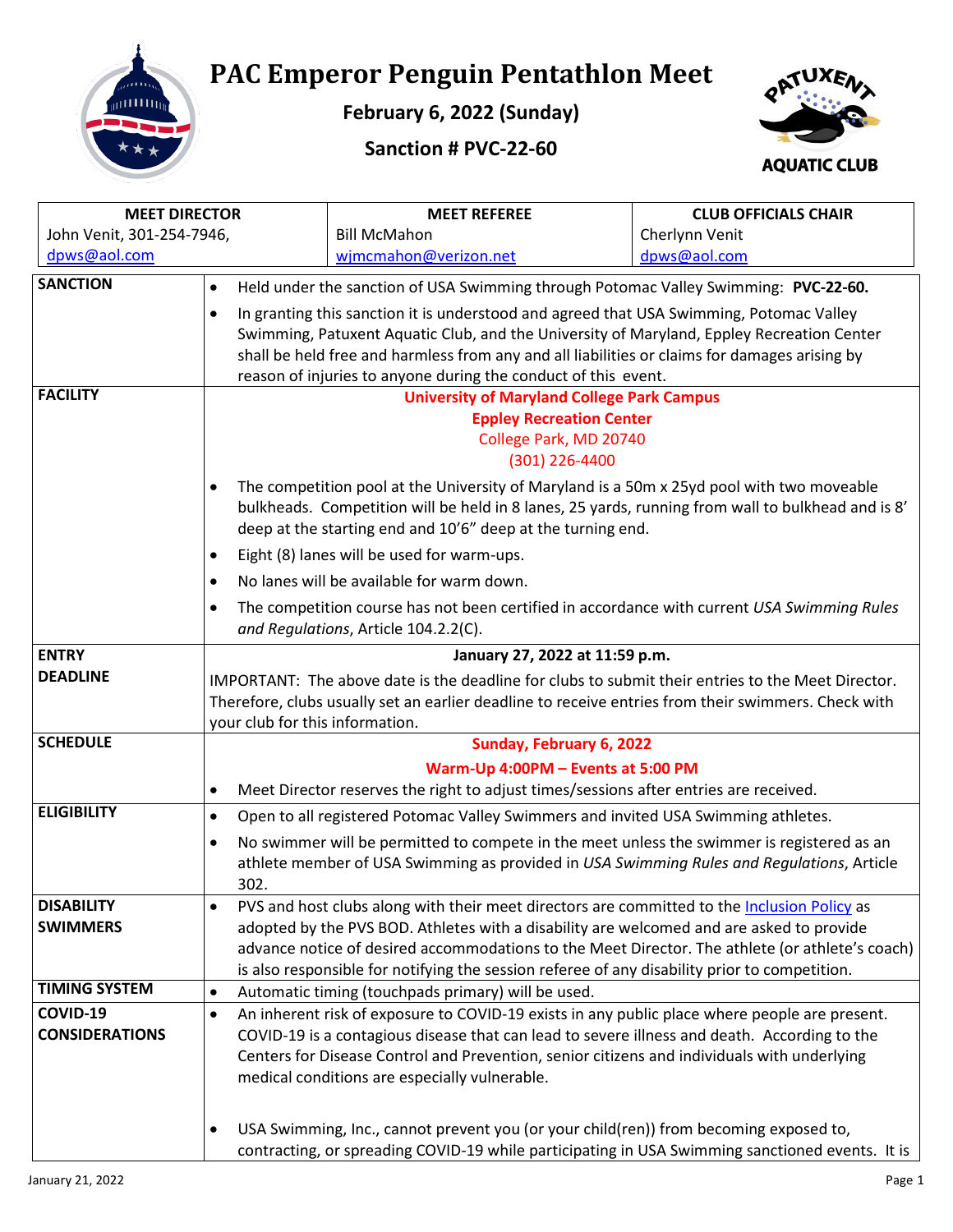|                                     | not possible to prevent against the presence of the disease. Therefore, if you choose to<br>participate in a USA Swimming sanctioned event, you may be exposing yourself to and/or<br>increasing your risk of contracting or spreading COVID-19.<br>BY ATTENDING OR PARTICIPATING IN THIS COMPETITION, YOU VOLUNTARILY ASSUME ALL RISKS<br>$\bullet$<br>ASSOCIATED WITH EXPOSURE TO COVID-19 AND FOREVER RELEASE AND HOLD HARMLESS USA<br>SWIMMING, POTOMAC VALLEY SWIMMING, THE PATUXENT AQUATICS CLUB, AND THE<br>UNIVERSITY OF MARYLAND, EPPLEY RECREATION CENTER AND EACH OF THEIR OFFICERS,<br>DIRECTORS, AGENTS, EMPLOYEES OR OTHER REPRESENTATIVES FROM ANY LIABILITY OR CLAIMS<br>INCLUDING FOR PERSONAL INJURIES, DEATH, DISEASE OR PROPERTY LOSSES, OR ANY OTHER<br>LOSS, INCLUDING BUT NOT LIMITED TO CLAIMS OF NEGLIGENCE AND GIVE UP ANY CLAIMS YOU<br>MAY HAVE TO SEEK DAMAGES, WHETHER KNOWN OR UNKNOWN, FORESEEN OR UNFORESEEN,<br>IN CONNECTION WITH EXPOSURE, INFECTION, AND/OR SPREAD OF COVID-19 RELATED TO<br>PARTICIPATION IN THIS COMPETITION. |
|-------------------------------------|-----------------------------------------------------------------------------------------------------------------------------------------------------------------------------------------------------------------------------------------------------------------------------------------------------------------------------------------------------------------------------------------------------------------------------------------------------------------------------------------------------------------------------------------------------------------------------------------------------------------------------------------------------------------------------------------------------------------------------------------------------------------------------------------------------------------------------------------------------------------------------------------------------------------------------------------------------------------------------------------------------------------------------------------------------------------------|
|                                     | We have taken enhanced health and safety measures for all attending this meet; however, we<br>$\bullet$<br>cannot guarantee that you will not become infected with COVID-19. All attending this meet<br>must follow all posted instructions while in attendance. An inherent risk of exposure to COVID-19<br>exists in any public place where people are present. By attending this meet, you acknowledge<br>the contagious nature of COVID-19 and voluntarily assume all risks related to exposure to COVID-<br>19.                                                                                                                                                                                                                                                                                                                                                                                                                                                                                                                                                  |
|                                     | By choosing to attend this meet you agree to comply with all health and safety mandates and<br>$\bullet$<br>guidelines of USA Swimming, Potomac Valley Swimming, the State of Maryland, and Prince<br>Georges County, and the University of Maryland.                                                                                                                                                                                                                                                                                                                                                                                                                                                                                                                                                                                                                                                                                                                                                                                                                 |
| <b>COVID-19</b><br><b>PROTOCOLS</b> | All attendees (athletes, coaches, officials, and volunteers) must wear masks at all times, with the<br>$\bullet$<br>exception of athletes when warming up, cooling down, and competing.                                                                                                                                                                                                                                                                                                                                                                                                                                                                                                                                                                                                                                                                                                                                                                                                                                                                               |
|                                     | All attendees (athletes, coaches, officials, and volunteers) are required to assess their own health<br>$\bullet$<br>for symptoms and exposure to COVID-19. Attendees will only be permitted entrance if<br>answering "no" to the following questions:                                                                                                                                                                                                                                                                                                                                                                                                                                                                                                                                                                                                                                                                                                                                                                                                                |
|                                     | Do you feel any of the symptoms that fall under the symptoms of COVID-19 (fever over<br>$\bullet$<br>100.4, cough, shortness of breath, etc.)?                                                                                                                                                                                                                                                                                                                                                                                                                                                                                                                                                                                                                                                                                                                                                                                                                                                                                                                        |
|                                     | Has anyone in your family been sick or diagnosed with COVID-19 in the past 14 days?<br>$\bullet$                                                                                                                                                                                                                                                                                                                                                                                                                                                                                                                                                                                                                                                                                                                                                                                                                                                                                                                                                                      |
|                                     | Has someone you've been in contact with been diagnosed with COVID-19 or been in<br>$\bullet$<br>contact with someone who has in the past 14 days?                                                                                                                                                                                                                                                                                                                                                                                                                                                                                                                                                                                                                                                                                                                                                                                                                                                                                                                     |
|                                     | Locker rooms will only be available for emergency use. On deck showers will be available, and all<br>$\bullet$<br>athletes are required to rinse off prior to entering the water during warm-ups.                                                                                                                                                                                                                                                                                                                                                                                                                                                                                                                                                                                                                                                                                                                                                                                                                                                                     |
|                                     | Athletes must arrive and depart in their suits. No locker room space will be available for<br>$\bullet$<br>changing.                                                                                                                                                                                                                                                                                                                                                                                                                                                                                                                                                                                                                                                                                                                                                                                                                                                                                                                                                  |
|                                     | Swimmers must try to maintain proper social distancing.<br>$\bullet$                                                                                                                                                                                                                                                                                                                                                                                                                                                                                                                                                                                                                                                                                                                                                                                                                                                                                                                                                                                                  |
|                                     | Teams must provide a minimum of 1 or 2 marshals (based on team size) to monitor social<br>$\bullet$<br>distancing and mask compliance within their assigned spaces. Names of marshals must be<br>provided in advance.                                                                                                                                                                                                                                                                                                                                                                                                                                                                                                                                                                                                                                                                                                                                                                                                                                                 |
|                                     | Bathroom use is allowed in emergencies, but all athletes must use the visiting team locker rooms<br>$\bullet$<br>and wipe down all surfaces touched.                                                                                                                                                                                                                                                                                                                                                                                                                                                                                                                                                                                                                                                                                                                                                                                                                                                                                                                  |
|                                     | The meet will be limited to no more than 300 swimmers.<br>$\bullet$                                                                                                                                                                                                                                                                                                                                                                                                                                                                                                                                                                                                                                                                                                                                                                                                                                                                                                                                                                                                   |
|                                     | Only swimmers, coaches, meet volunteers, and officials will be permitted on the pool deck.<br>$\bullet$                                                                                                                                                                                                                                                                                                                                                                                                                                                                                                                                                                                                                                                                                                                                                                                                                                                                                                                                                               |
|                                     | One-way traffic will be maintained on the pool deck. Swimmers will leave their assigned team<br>$\bullet$<br>area, walk along the turn (diving boards) end of the pool, down the lane 1 (window) side of the<br>pool, stage along the lane 1 side of the pool deck and continue behind the blocks. See attached<br>diagram in the supplemental document. Athletes will exit the area at the conclusion of their race                                                                                                                                                                                                                                                                                                                                                                                                                                                                                                                                                                                                                                                  |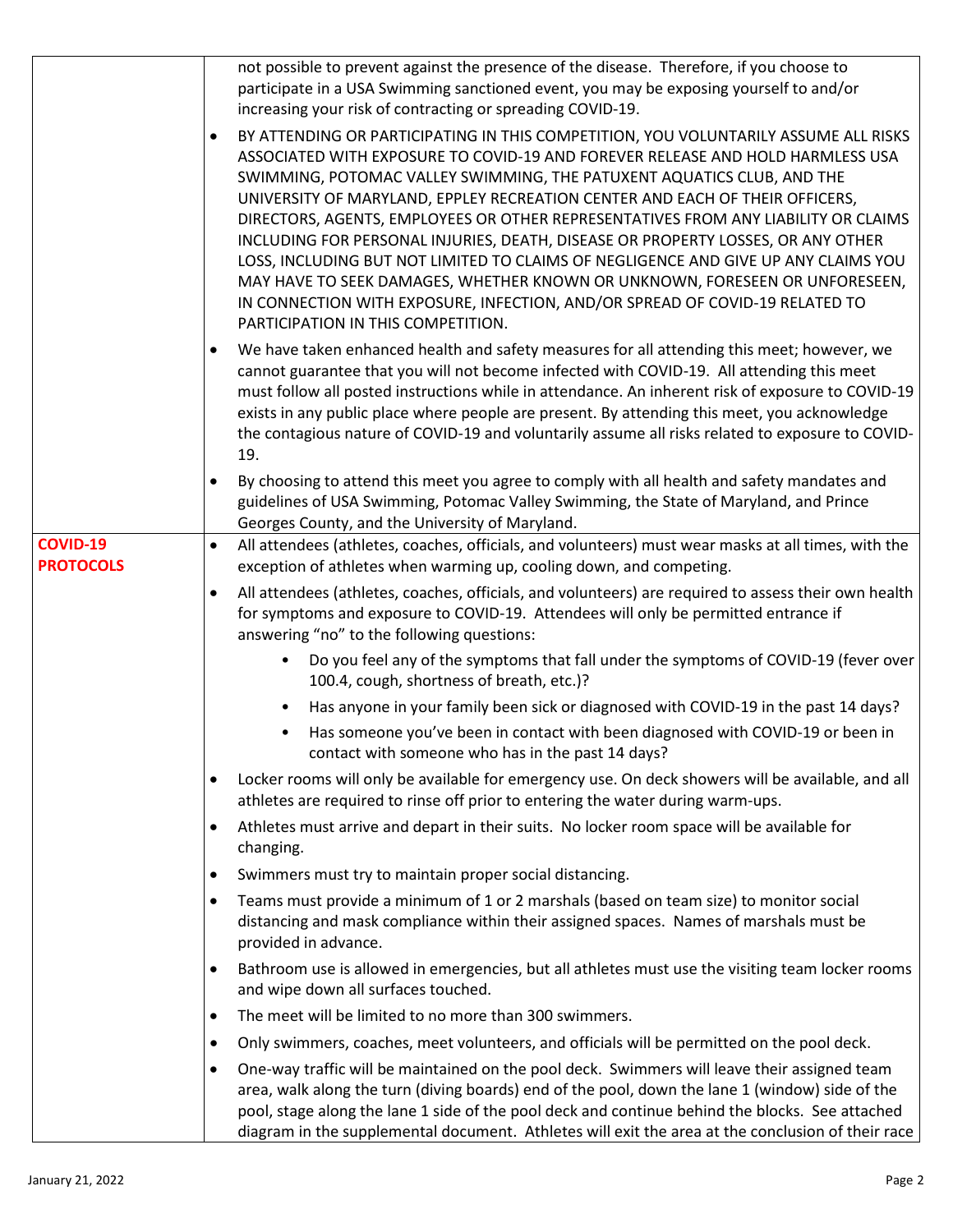|              |           | towards lane 8. Athletes will only be permitted to stage for their heats 2 heats at a time behind<br>the blocks.                                                                                                                                                                                                                                                                                                                        |
|--------------|-----------|-----------------------------------------------------------------------------------------------------------------------------------------------------------------------------------------------------------------------------------------------------------------------------------------------------------------------------------------------------------------------------------------------------------------------------------------|
|              | ٠         | For warm-ups, swimmers will be assigned to a warm-up group.                                                                                                                                                                                                                                                                                                                                                                             |
|              | $\bullet$ | Swimmers will proceed to their assigned seating area on deck or in the stands upon arrival,<br>prepare to enter the pool, and follow marshals' and coaches' directions to enter the pool while<br>respecting social distancing guidelines. Swimmers not participating in warm-up will remain in<br>their team seating area.                                                                                                             |
|              |           | Swimmers will wear their masks until they arrive at their lane and they will take it off and place it<br>in a bag. The bags will be placed in baskets by the starting blocks during warm-ups and<br>competition. Swimmers will immediately put their masks back on at the completion of their<br>swims before they leave the starting area.                                                                                             |
|              | $\bullet$ | Swimmers must follow all directions as posted and adhere to all marshal directions.                                                                                                                                                                                                                                                                                                                                                     |
|              | $\bullet$ | All swimmers must remain in their designated seating area for their group until they are called<br>for their event and they must return to their area immediately following their event.                                                                                                                                                                                                                                                |
|              | $\bullet$ | Any swimmer not following the meet protocols will be subject to immediate removal from the<br>meet.                                                                                                                                                                                                                                                                                                                                     |
|              | ٠         | All coaches, officials, and volunteers must bring their own water bottle and snacks.                                                                                                                                                                                                                                                                                                                                                    |
|              | $\bullet$ | Additional sanitation will take place as well as sanitation stations will be available in various<br>locations throughout the facility.                                                                                                                                                                                                                                                                                                 |
|              | $\bullet$ | UV light is used along with chlorine to disinfect the water constantly.                                                                                                                                                                                                                                                                                                                                                                 |
|              | $\bullet$ | We request that all attendees notify the meet director as soon as possible if they have tested<br>positive for COVID-19, shown symptoms or have been in contact with anyone exposed to COVID-<br>19 after attending the meet.                                                                                                                                                                                                           |
|              | ٠         | No spectators will be permitted. Competition will be live-streamed via the Patuxent Aquatics<br>Club Facebook page. (https://www.facebook.com/PatuxentAquaticsClub)                                                                                                                                                                                                                                                                     |
| <b>RULES</b> | $\bullet$ | Current USA Swimming rules shall govern this meet.                                                                                                                                                                                                                                                                                                                                                                                      |
|              | ٠         | All applicable adults participating in or associated with this meet acknowledge that they are<br>subject to the provisions of the USA Swimming Minor Athlete Abuse Prevention Policy<br>("MAAPP"), and that they understand that compliance with the MAAPP policy is a condition of<br>participation in the conduct of this competition.                                                                                                |
|              | ٠         | No on-deck USA Swimming registration is permitted.                                                                                                                                                                                                                                                                                                                                                                                      |
|              | $\bullet$ | In compliance with USA Swimming Rules and Regulations, the use of audio or visual recording<br>devices, including a cell phone is not permitted in the changing areas, rest rooms, or locker<br>rooms. Per PVS policy, the use of equipment capable of taking pictures (e.g., cell phones,<br>cameras, etc.) is banned from behind the starting blocks during the entire meet, including warm<br>up, competition and cool down periods. |
|              | $\bullet$ | Deck changes are prohibited.                                                                                                                                                                                                                                                                                                                                                                                                            |
|              | $\bullet$ | Any swimmer entered in the meet must be certified by a USA Swimming member coach as being<br>proficient in performing a racing start or must start each race from within the water. When<br>unaccompanied by a member-coach, it is the responsibility of the swimmer or the swimmer's<br>legal guardian to ensure compliance with this requirement.                                                                                     |
|              | $\bullet$ | Operation of a drone or any other flying devices is prohibited over the venue (pools,<br>athlete/coach areas, spectator areas and open ceiling locker rooms) any time athletes, coaches,<br>officials and/or spectators are present.                                                                                                                                                                                                    |
|              | ٠         | Dive-over starts will be used.                                                                                                                                                                                                                                                                                                                                                                                                          |
|              | ٠         | The Meet Director and the PVS Technical Committee reserve the right to limit events, heats,<br>swimmers or adjust the format to conform with the 4-hour provision for sessions that include 12<br>& U events per Rule 205.3.1F.                                                                                                                                                                                                         |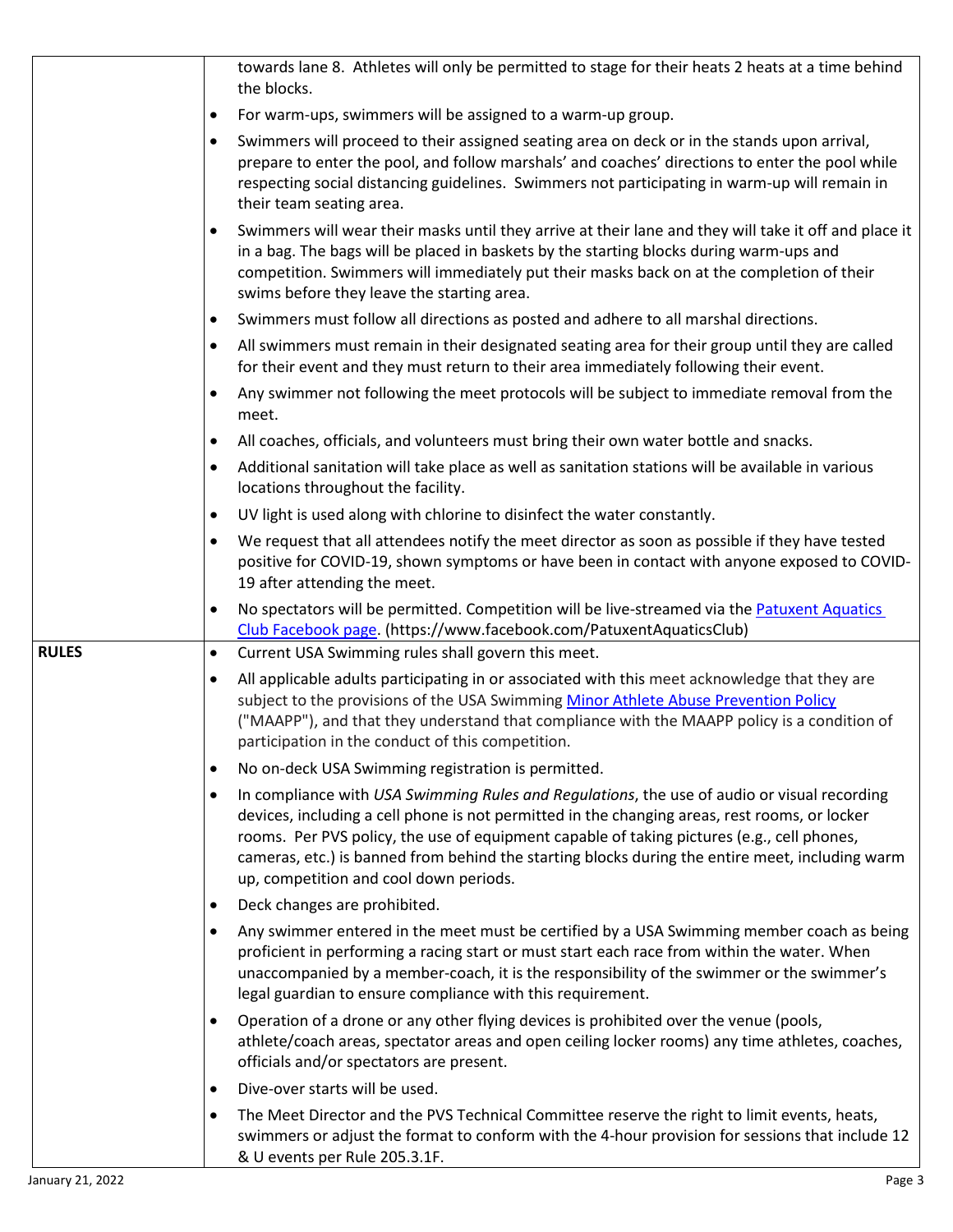| <b>EVENT RULES</b>       | All events are timed finals.                                                                                                                                                     |
|--------------------------|----------------------------------------------------------------------------------------------------------------------------------------------------------------------------------|
|                          | A swimmer may enter no more than five (5) individual events.                                                                                                                     |
|                          | No Deck Entries will be accepted.<br>٠                                                                                                                                           |
| <b>POSITIVE CHECK IN</b> | All events will be pre-seeded.<br>٠                                                                                                                                              |
| <b>WARM-UP</b>           | The prescribed PVS warm-up procedures and safety policies will be followed. The Meet Director<br>may determine the structure of warm-up, including times/lane assignments.       |
|                          | No more than six (6) swimmers per lane.                                                                                                                                          |
| <b>SUPERVISION</b>       | Coaches are responsible for the conduct of their swimmers and cleaning up for their team areas.<br>$\bullet$                                                                     |
|                          | Each team MUST assign a certified Coach to remain in the assigned Team Area at ALL times to<br>ensure COVID-19 guidelines are being followed and to assist with Clerk of Course. |
|                          | No spectators will be permitted in the facility.                                                                                                                                 |
| <b>SEEDING</b>           | Standard seeding will be used.<br>$\bullet$                                                                                                                                      |
| <b>SCORING</b>           | <b>None</b>                                                                                                                                                                      |
| <b>AWARDS</b>            | <b>None</b>                                                                                                                                                                      |
| <b>PROGRAMS</b>          | Meet programs will be emailed to teams and available on Meet Mobile.                                                                                                             |

| <b>CREDENTIALS</b>                   | Parents not working the meet as a deck official, volunteer timer or other position are not<br>permitted on deck. Only athletes, USA Swimming certified coaches, and deck officials will be<br>permitted on the deck. Coaches and Officials should have proof of active USA Swimming<br>membership with them at all times. |
|--------------------------------------|---------------------------------------------------------------------------------------------------------------------------------------------------------------------------------------------------------------------------------------------------------------------------------------------------------------------------|
| <b>SPECTATOR ENTRY</b><br><b>FEE</b> | No spectators will be permitted in the facility.<br>$\bullet$                                                                                                                                                                                                                                                             |
| <b>OFFICIALS</b>                     | Each participating club is requested to provide at least one table worker or official (Referee<br>$\bullet$<br>Starter, Chief Judge or Stroke & Turn Judge) per session if entering 25 or more splashes.                                                                                                                  |
|                                      | Officials interested in volunteering should sign-up at https://formsmarts.com/form/2714<br>$\bullet$                                                                                                                                                                                                                      |
|                                      | Officials volunteering for this meet should sign in at the recording table prior to the start of<br>$\bullet$<br>warm-ups. Certified officials who have not previously volunteered should contact the referee<br>upon arrival to make their services available.                                                           |
|                                      | A comprehensive officials' briefing will precede each session during warm-ups.<br>$\bullet$                                                                                                                                                                                                                               |
| <b>TIMERS</b>                        | Participating clubs are requested to provide timers in proportion to their entries. One timer is<br>$\bullet$<br>requested for each 25 entries.                                                                                                                                                                           |
|                                      | Two timers per lane. There will be two Head Timers.<br>$\bullet$                                                                                                                                                                                                                                                          |
|                                      | An online Timer's Signup will be emailed to participating clubs.<br>$\bullet$                                                                                                                                                                                                                                             |
| <b>ENTRY PROCEDURES</b>              | Entries should be submitted by email to the Meet Director at dpws@aol.com.<br>$\bullet$                                                                                                                                                                                                                                   |
|                                      | Include in the subject of the email, "PAC Emperor Pentathlon Meet - ****" with the club's initials<br>$\bullet$<br>in place of the asterisks. If your club submits multiple entry files include training site in the<br>subject of the email.                                                                             |
|                                      | Include in entry email: entry file, report of entries by name, report of entries by event.<br>$\bullet$                                                                                                                                                                                                                   |
|                                      | In the body of your email provide entry numbers (girls, boys, totals), contact information (email,<br>$\bullet$<br>phone, officials contact).                                                                                                                                                                             |
|                                      | Entries directly from individual team members will not be accepted.<br>$\bullet$                                                                                                                                                                                                                                          |
|                                      | Entries by phone or fax will not be accepted.<br>$\bullet$                                                                                                                                                                                                                                                                |
|                                      | The Meet Director will acknowledge receipt by return email within 24 hours. If<br>$\bullet$<br>acknowledgement is not received in a timely manner, please contact the Meet Director.                                                                                                                                      |
|                                      | Any club that enters an unregistered or improperly registered athlete, falsifies an entry in any<br>$\bullet$<br>way, or permits an unregistered coach to represent them will be fined the sum of \$100 by PVS<br>and no further entries will be accepted from that club until the said fine is paid.                     |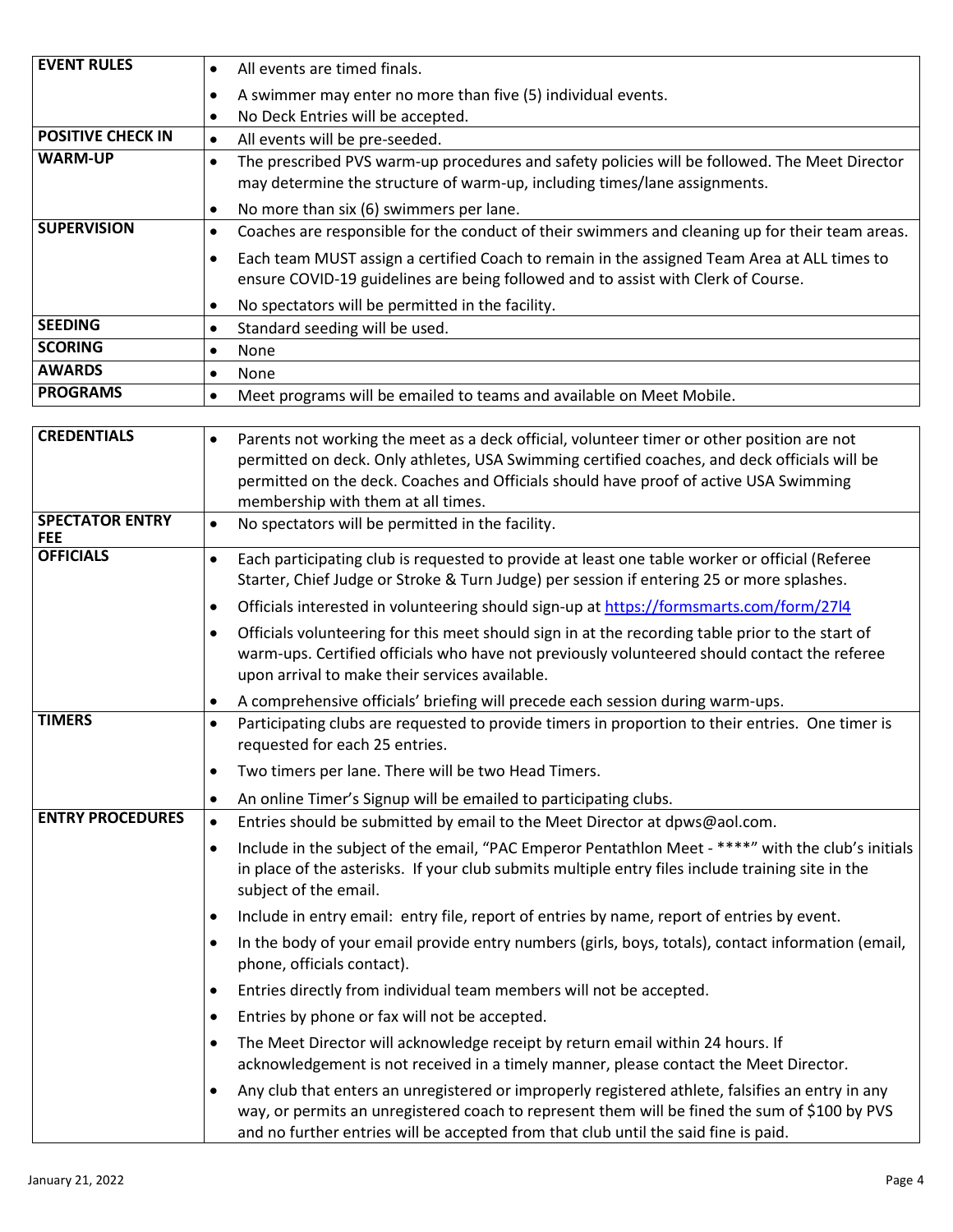| <b>ENTRY FEES</b> | Per Swimmer Surcharge: \$10.00                                                                                                                       |
|-------------------|------------------------------------------------------------------------------------------------------------------------------------------------------|
|                   | Individual event fee: \$6.00                                                                                                                         |
|                   | Make checks payable to PAC. Checks may be mailed to:                                                                                                 |
|                   | <b>Patuxent Aquatics Club</b>                                                                                                                        |
|                   | 414 Forest Bridge Ct.                                                                                                                                |
|                   | Laurel, MD 20724                                                                                                                                     |
|                   | Payment for entries from unattached swimmers not affiliated with a team must be received prior<br>to the meet. Payment may be made by cash or check. |
|                   | Entry fees are due with meet entry. Unpaid fees will be reported to the PVS Administrative Office<br>at the conclusion of the meet.                  |